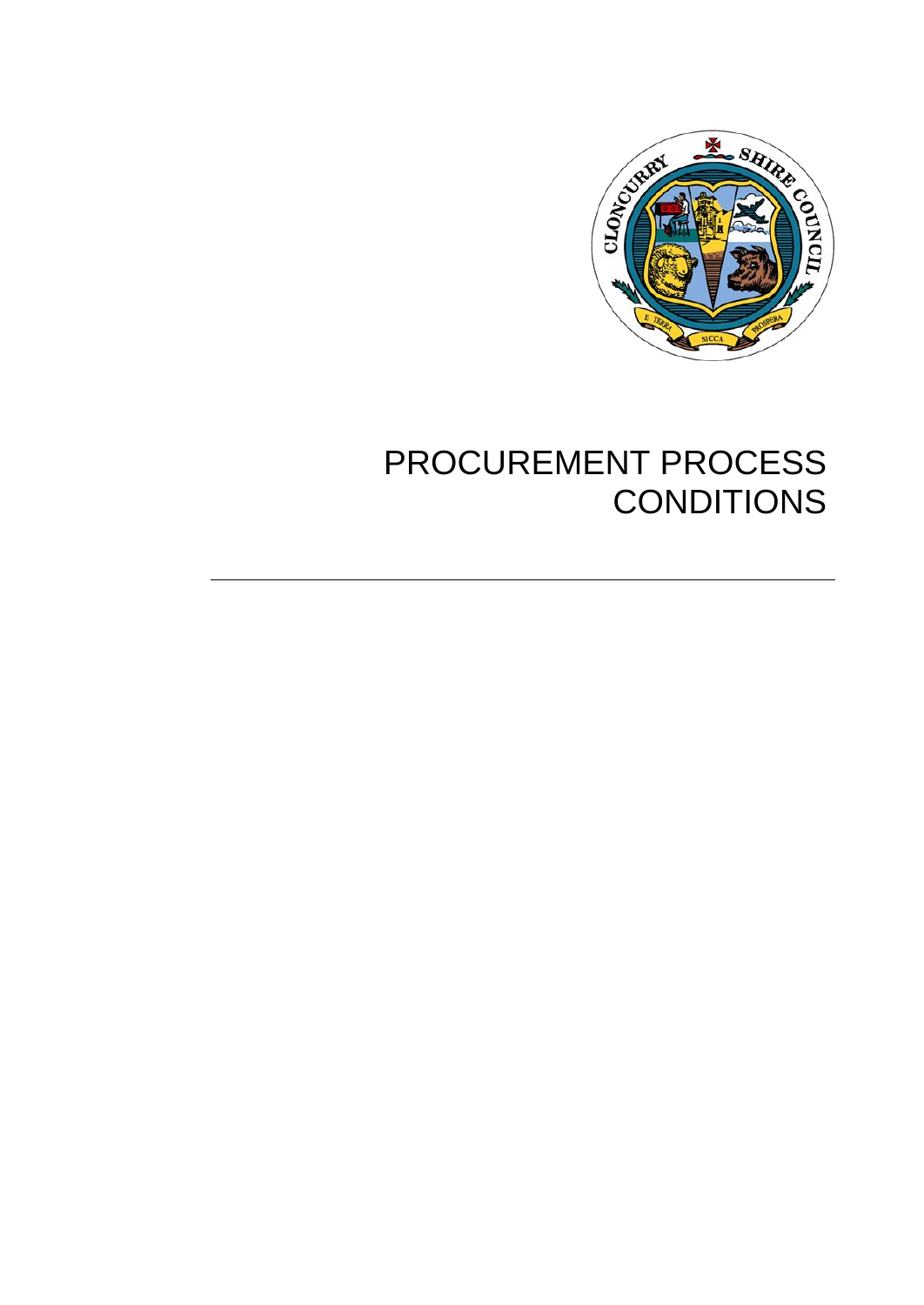# Contents

| 3. |                                                                  |  |
|----|------------------------------------------------------------------|--|
|    |                                                                  |  |
| 5. |                                                                  |  |
| 6. | RESPONDENT'S FURTHER WARRANTIES AND REPRESENTATIONS (RFT AND RFQ |  |
|    |                                                                  |  |
|    |                                                                  |  |
|    |                                                                  |  |
|    |                                                                  |  |
|    |                                                                  |  |
|    |                                                                  |  |
|    |                                                                  |  |

Page No.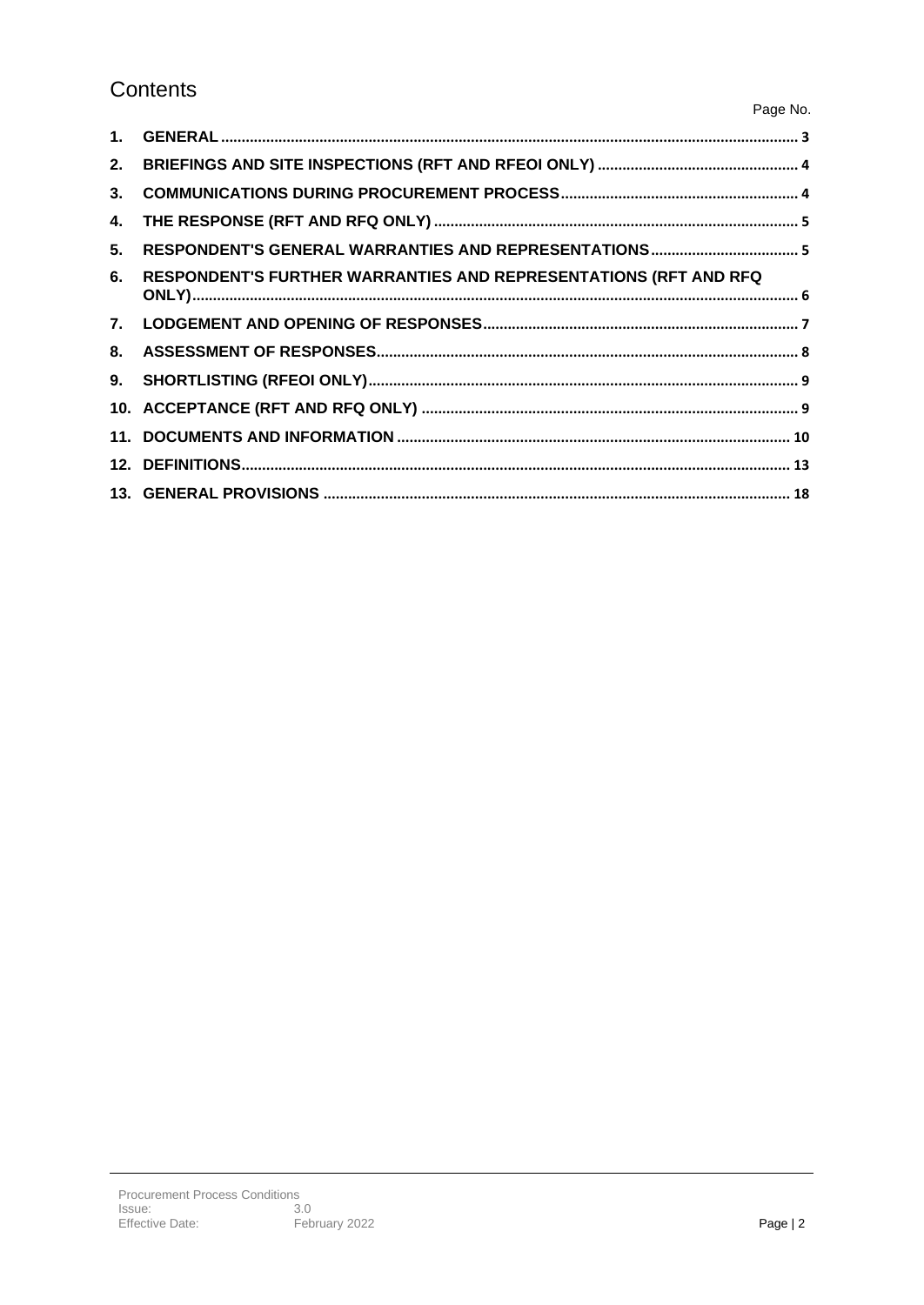## **1. GENERAL**

- 1.1 (**Conduct of the Procurement Process**) The Principal will endeavour to conduct the Procurement Process in a manner which is consistent with these Procurement Process Conditions.
- 1.2 (**Rights of the Principal**) The Principal may do anything which it considers to be prudent or necessary for the proper conduct of the Procurement Process, including:
	- (a) (**alteration of Procurement Documents**) amend, add to or delete any part of the Procurement Documents including:
		- (i) the procedures and timeframes provided in the Procurement Process Conditions;
		- (ii) the Evaluation Criteria, including weightings;
		- (iii) the Scope; and
		- (iv) where one is included in the Procurement Documents, the Contract;
	- (b) (**suspension or termination**) suspend or terminate the Procurement Process;
	- (c) (**attendances**) request any one or more Respondents to attend a briefing, site inspection or other meeting or to make a presentation of their Response in person at the Principal's office at no cost to the Principal;
	- (d) (**change or error in Procurement Documents**) request any one or more Respondents to change their Response to take account of a change in the Procurement Documents or any error in such documents;
	- (e) (**clarification or alteration**) request any one or more Respondents to clarify or alter any aspect of the Respondent's Response;
	- (f) (**additional information)** request additional information from one or more Respondents relating to a Response, the Procurement Process, the Respondent's compliance with the Procurement Process Conditions or any other matter which the Principal considers relevant to its assessment (including information that should have been, but was not, included in the Respondent's Response);
	- (g) (**negotiation**) negotiate amendments to any aspect of a Response with any one or more Respondents and suspend or terminate such negotiations at any time;
	- (h) (**revised Responses**) invite one or more Respondents to provide a revised Response or best and final offer; and/or
	- (i) (**shortlisting**) create a shortlist of one or more Respondents and exercise any of its rights only in respect of one or more of the shortlisted Respondents.
- 1.3 (**Conduct of Respondents**) The Respondent must not, and must ensure that its Personnel do not, engage in any Improper Conduct. The Respondent must immediately notify the Principal in the event that it becomes aware that it, or any of its Personnel, have engaged in Improper Conduct. Where appropriate, the Principal may report Improper Conduct by the Respondent to the appropriate Authority and provide that Authority with any relevant information related to that conduct.
- 1.4 (**Complaints in relation to the Procurement Process**) The Respondent must make any complaint in relation to the Procurement Process using the Communication Method immediately upon the cause of the complaint arising or upon the Respondent becoming aware of the cause.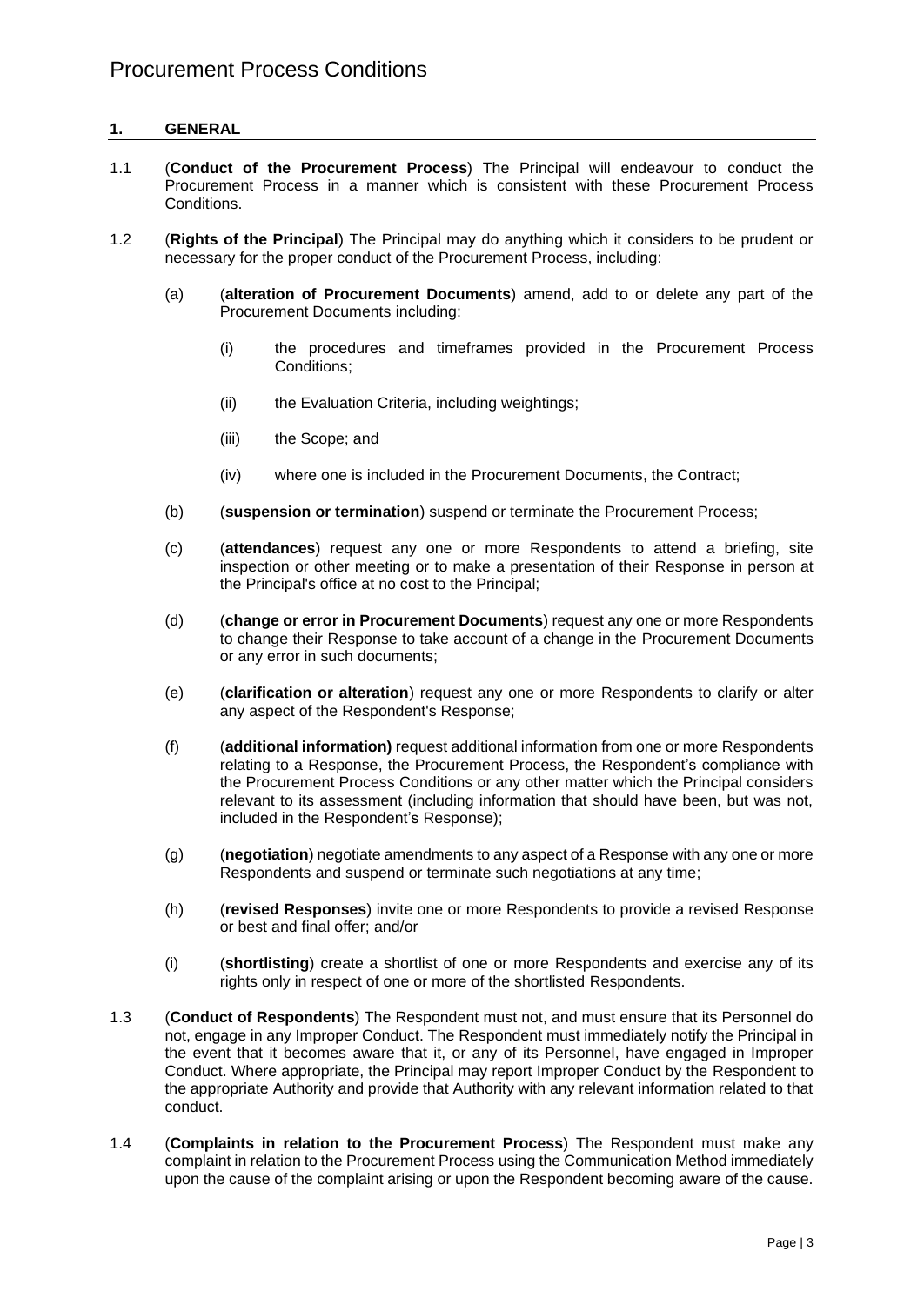The complaint must be made in writing to the Complaints Manager and must contain adequate detail to allow the Principal to properly investigate the complaint.

- 1.5 (**No warranty**) The Principal gives no warranty and makes no representation that the Procurement Documents or any other information provided to the Respondent in connection with the Procurement Process is accurate, adequate or complete.
- 1.6 (**No liability**) Neither the Principal nor its Personnel shall be liable upon any Claim for any Specified Loss in connection with the Procurement Process.

#### **2. BRIEFINGS AND SITE INSPECTIONS (RFT AND RFEOI ONLY)**

- 2.1 (**Attendance**) The Respondent must attend any briefing or a site inspection which is identified in the General Information as mandatory. Respondents are encouraged to attend any briefing or site inspection which is not described as mandatory.
- 2.2 (**RSVP**) The Respondent must confirm that it intends to attend the briefing or site inspection to the email address and by the time and date stated in the General Information and may only bring a maximum of the number of Personnel stated in the General Information.
- 2.3 (**Safety**) The Respondent must inform itself of risks to health and safety arising from attendance at the briefing or site inspection and take all reasonable steps to ensure that such risks are eliminated or, if it is not possible to eliminate them, to minimise them so far as is practicable.
- 2.4 (**Obligation to inspect**) Where no site inspection is identified in the General Information, the Respondent must make its own arrangements to inspect the site prior to lodging its Response.

#### **3. COMMUNICATIONS DURING PROCUREMENT PROCESS**

- 3.1 (**Communication Method**) All communications by the Principal to the Respondent shall at first instance be made using the Communication Method. Except where expressly permitted by these Procurement Process Conditions, all communications by the Respondent to the Principal in connection with the Procurement Process shall at first instance be directed to the Principal using the Communication Method. No other communication method may be utilised by the Respondent unless expressly permitted by the Principal or where technical difficulties prevent the Respondent from utilising the Communication Method or the Principal expressly agrees to an alternative method.
- 3.2 (**Respondent's responsibility**) The Respondent must ensure that it is capable of receiving and does receive all communications to the Respondent in connection with the Procurement Process. Where the Communication Method is email, it is the Respondent's responsibility to ensure that it notifies the Principal of the correct email address for receiving communications. Where the Communication Method is through a website, the Respondent must ensure that it is properly registered with and capable of receiving communications through the website.
- 3.3 (**Confidentiality of communications**) The Principal may notify any or all Respondents of a request for further information made by a Respondent and the Principal's response to it without identifying the submitting Respondent or may keep a request for information confidential and respond only to the Respondent if it considers that it is appropriate to do so.
- 3.4 (**No reliance**) The Respondent must not rely upon any information (including information provided at a briefing or site inspection) unless it is confirmed by the Principal through the Communication Method.
- 3.5 (**Communication Closing Time**) The Principal will not respond to any request for information received after the Communication Closing Time.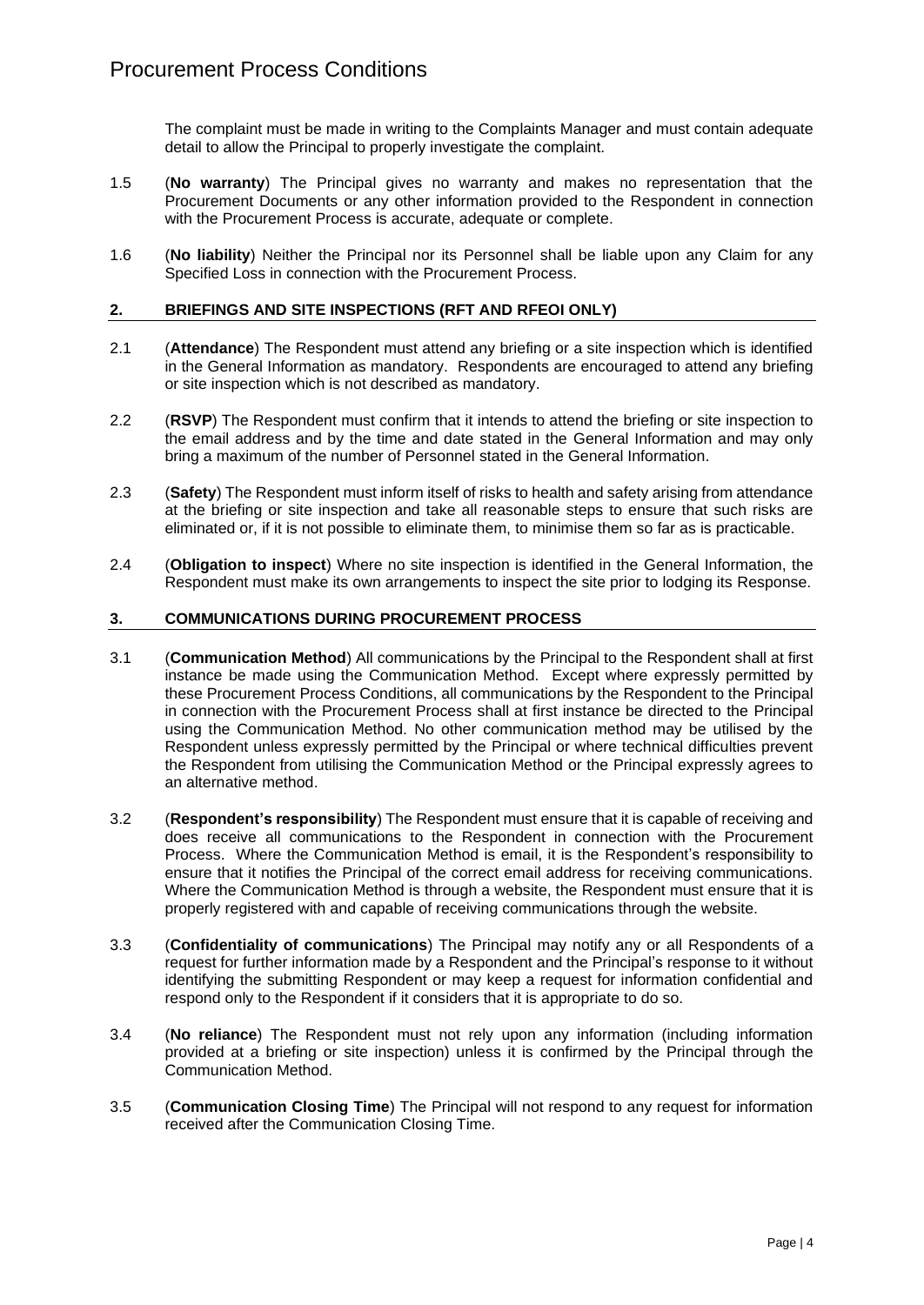## <span id="page-4-0"></span>**4. THE RESPONSE (RFT AND RFQ ONLY)**

- 4.1 (**Application of clause**) This clause [4](#page-4-0) only applies in respect of an RFT or an RFQ.
- 4.2 (**Acceptance of Contract and Scope**) If one has not been provided, the Respondent must obtain a copy of the Contract from the Principal by requesting a copy through the Communication Method. Except to the extent that the Respondent has detailed a proposed alternative, amendment, qualification or departure in a Response, the Respondent will be taken to have unconditionally accepted and agreed to:
	- (a) be bound by the terms and conditions of the Contract; and
	- (b) carry out and complete the whole of the obligations described in or to be reasonably inferred from the Procurement Documents.
- 4.3 (**Price**) The Price must be submitted exclusive of GST and in Australian dollars.
- <span id="page-4-2"></span>4.4 (**Discrepancy in Price**) Where the Response Form requires the Respondent to provide a Price and there is a discrepancy between the amount stated in the Response Form as the Respondent's Price and the sum total of the items in any Price Schedule then:
	- (a) if the Contract provides that it is a lump sum contract, then the sum total of the items in the Price Schedule shall be the Respondent's Price; or
	- (b) if the Contract provides that it is a schedule of rates contract or a part lump sum and part schedule of rates contract, then the rate, price or lump sum of each item will prevail over the total shown, and the total shall be adjusted accordingly.
- <span id="page-4-3"></span>4.5 (**Response Validity Period**) The Respondent's Response will remain valid and open for acceptance by the Principal until the end of the Response Validity Period and thereafter until it is withdrawn in writing by the Respondent or the Procurement Process is finalised. The Principal may consent to the Respondent withdrawing its Response before the end of the Response Validity Period. The Principal may request an extension of the Response Validity Period at any time by giving written notice to the Respondent. If the Respondent does not agree to the requested extension then the Principal may exclude the Respondent's Response from assessment or further assessment as the case may be.
- 4.6 (**Alternative Responses**) If the Respondent wishes to submit an Alternative Response, then the Respondent is encouraged to:
	- (a) also submit a Conforming Response; and
	- (b) submit the Alternative Response on a separate Response Form to the Conforming Response, clearly marked, "ALTERNATIVE RESPONSE" accompanied by a clear summary of all points of difference between the Alternative Response and the Conforming Response.

#### <span id="page-4-1"></span>**5. RESPONDENT'S GENERAL WARRANTIES AND REPRESENTATIONS**

- 5.1 (**Warranties and Representations**) By lodging a Response, the Respondent warrants and represents that:
	- (a) (**conduct of Respondent**) neither the Respondent nor any of its employees or agents has engaged in any Improper Conduct;
	- (b) (**authority**) the Response has been signed and lodged by a person with authority to do so on behalf of the Respondent;
	- (c) (**basis of Response**) the Respondent: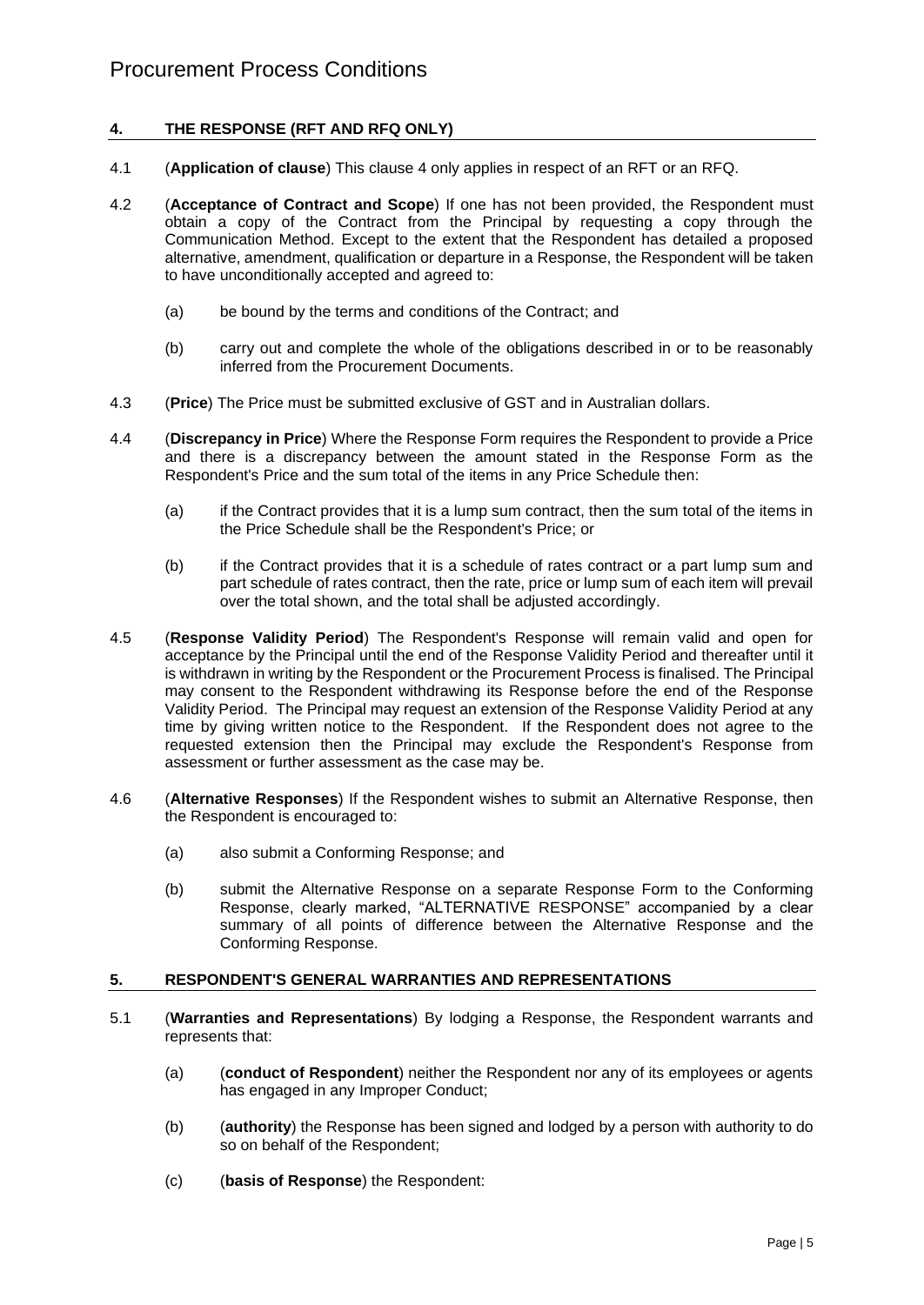- (i) has received or obtained copies of all of the Procurement Documents and all information or documents referred to in the Procurement Documents; and
- (ii) has not relied on the accuracy, adequacy or completeness of any documents or information provided or any representation made by or on behalf of the Principal in connection with the Procurement Process in preparing its Response;
- (d) (**accuracy of Response**) all information provided in or with the Response is accurate;
- (e) (**ability**) the Respondent and its relevant Personnel:
	- (i) hold (and are compliant with all requirements of) all necessary competencies, licences (including if necessary, a licence under the *Queensland Building and Construction Commission Act 1991* (Qld)), accreditations, certifications, permits, clearances and other authorisations which will be required for the Respondent to carry out the Scope if it is ultimately engaged to carry out that Scope; and
	- (ii) are not excluded from submitting a tender under any applicable Queensland or Federal Government scheme, code or policy;
- (f) (**suitability etc. of works, goods or services**) where the Principal has stated in the Procurement Documents the purpose(s) for which the works, goods or services must be suitable, appropriate, adequate or fit, the works, goods or services shall be suitable, appropriate, adequate and fit for those purposes (but this warranty and representation will not apply to the extent (if any) that the Respondent has expressly excluded or limited it in the Respondent's Response);
- (g) (**Effect of implied warranties**) neither clause [5](#page-4-1) nor claus[e 6](#page-5-0) shall operate to in any way limit, exclude or otherwise restrict the operation of any warranty implied by law.

#### <span id="page-5-0"></span>**6. RESPONDENT'S FURTHER WARRANTIES AND REPRESENTATIONS (RFT AND RFQ ONLY)**

- 6.1 (**Application of clause**) This clause [6](#page-5-0) only applies in respect of an RFT or an RFQ.
- 6.2 (**Warranties and Representations**) By lodging a Response, the Respondent warrants and represents that:
	- (a) (**investigations**) the Respondent has undertaken its own enquiries and investigations to satisfy itself of:
		- (i) the nature and extent of the Scope, its contractual obligations and all other risks, contingencies and other circumstances which could have an impact on its ability to carry out and complete the obligations it will have under the Contract if its Response is accepted for the Price; and
		- (ii) the suitability, appropriateness and adequacy of the Scope (including, in respect of contracts under which the successful Respondent is required to design works, any preliminary design included in the Scope) for the purposes stated in or to be reasonably inferred from the Scope;
	- (b) (**ability**) the Respondent and its relevant Personnel:
		- (i) have and will maintain the necessary experience, expertise and skill to perform its obligations under the Contract in accordance with the requirements of the Contract in the event that its Response is accepted; and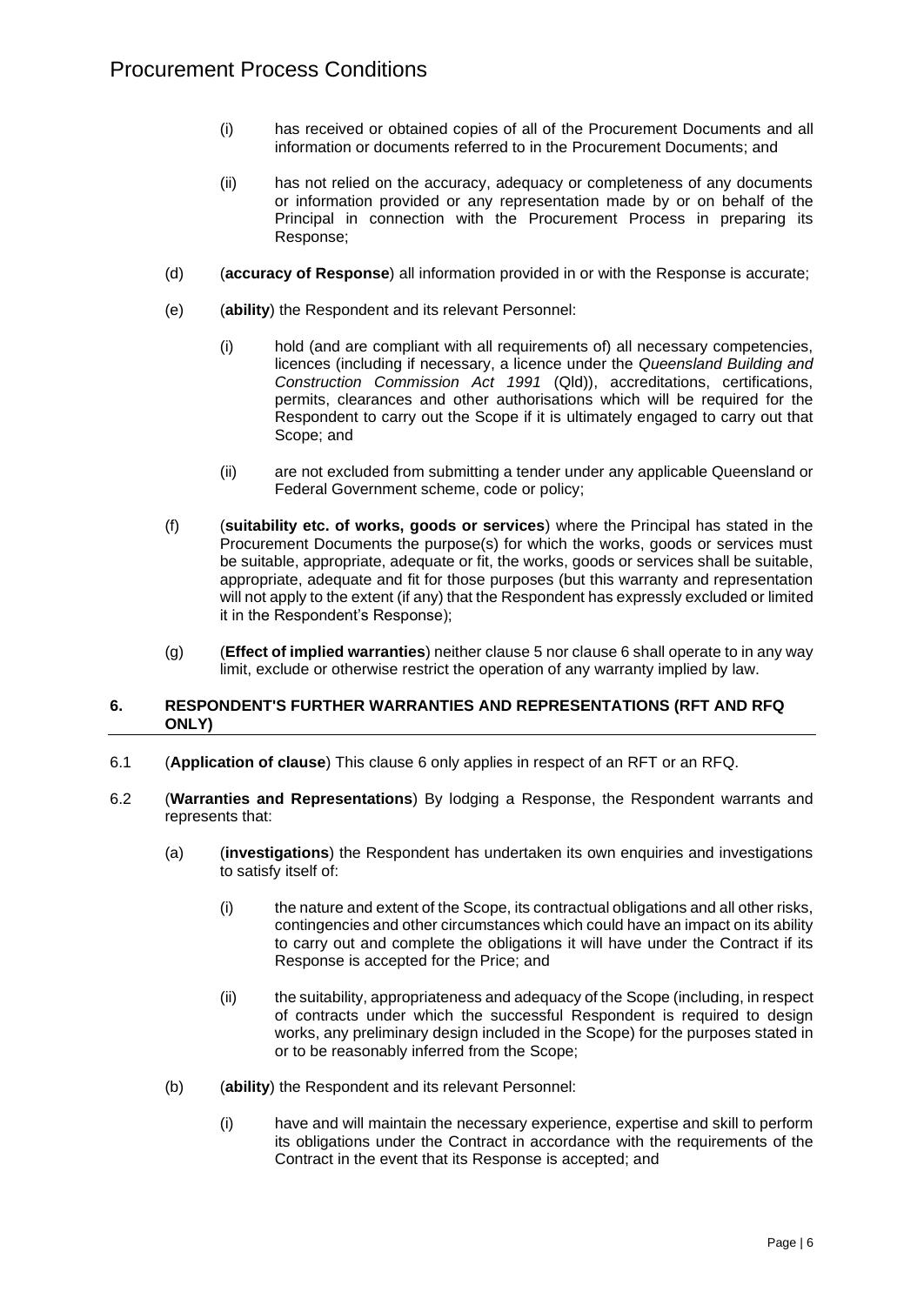- (ii) have and will maintain the resources necessary to comply with the timeframes for the performance of the Contract stated in the Procurement Documents (as amended if at all, pursuant to these Procurement Process Conditions);
- (c) (**price**) the Price, and all rates, sums and prices included in the Response allow for:
	- (i) all of the risks, contingencies and other circumstances which could have an effect on the Respondent's ability to carry out and complete the obligations it will have under the Contract if its Response is accepted for the Price, except to the extent that the Contract expressly allows an adjustment;
	- (ii) the provision of all materials, plant, labour and other services necessary for the proper completion of the obligations it will have under the Contract if its Response is accepted, whether or not those items are expressly mentioned in the Contract; and
	- (iii) unless the Contract expressly allows an adjustment, rise and fall in costs;
- (d) (**competitive neutrality**) if the Respondent is required by law to comply with principles of competitive neutrality, the Respondent has properly considered, assessed and complied with the applicable competitive neutrality principles in relation to the Procurement Process and the acceptance by the Principal of the Respondent's Response will not breach those principles;
- (e) (**notice**) the Respondent has notified the Principal in its Response of any:
	- (i) ambiguity, inconsistency, uncertainty, error or omission which it has discovered in or from the Procurement Documents;
	- (ii) any assumptions that it has made in determining its Price;
	- (iii) further information or investigations which it considers that it requires to enable it to give the warranties and make the representations in this clause [6,](#page-5-0)

and otherwise gives all warranties and makes all representations which the Contract requires to be given or made by the successful Respondent. The Respondent acknowledges that the Principal will rely on these warranties and representations in entering into a contract with the successful Respondent.

#### **7. LODGEMENT AND OPENING OF RESPONSES**

- 7.1 (**Method of lodgement**) A Response must be lodged:
	- (a) if the Tender Box is a website, by uploading it to the Tender Box;
	- (b) if the Tender Box is an email address, by sending it as an attachment to an email to the Tender Box; or
	- (c) if the Tender Box is a physical address, by delivering it to the Tender Box.

The Principal may direct or allow the Response to be lodged by an alternative method.

- 7.2 (**Time of lodgement**) A document forming part of a Response shall be deemed to have been lodged:
	- (a) where the Tender Box is a website, at the time that the document is successfully uploaded to the Tender Box, as indicated on the electronic receipt issued to the Respondent;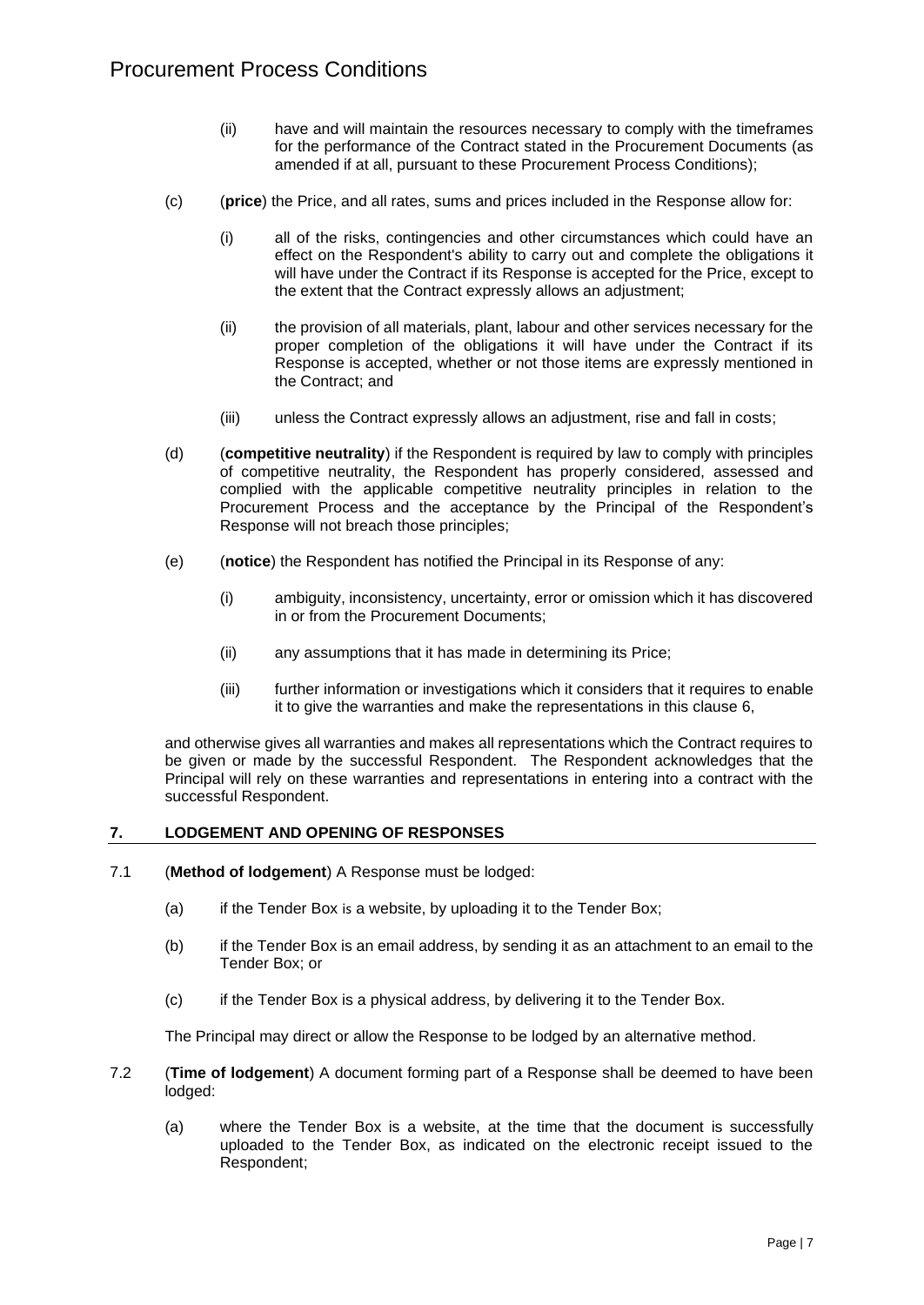- (b) where the Tender Box is an email address, at the time that an email attaching the document is successfully delivered to the Tender Box, as indicated on the email system on which the Tender Box is hosted;
- (c) where the Tender Box is a physical address, at the time that the document is physically received at the Tender Box; or
- (d) where the Response is lodged by an alternative method allowed by the Principal, when it is received by the Principal by that method.
- 7.3 (**Response opening**) Responses will not be opened publicly and the Respondent will not be permitted to attend the opening of Responses.

#### **8. ASSESSMENT OF RESPONSES**

- 8.1 (**Evaluation Criteria**) In determining which Response(s) are most advantageous to the Principal, each Response evaluated in accordance with these Procurement Process Conditions will be assessed, but not necessarily exclusively, against the Evaluation Criteria (if any).
- 8.2 (**Considerations**) In assessing Responses, the Principal may consider any information which the Principal reasonably considers to be relevant to its assessment (however obtained), including:
	- (a) information contained in the Response or any amendment to or clarification of a Response;
	- (b) information provided at a meeting with or presentation by the Respondent;
	- $(c)$  outcomes from discussions with a Respondent's referees (if any);
	- (d) information obtained pursuant to clause [8.5;](#page-8-0)
	- (e) the Respondent's past performance under other contracts with the Principal or third parties; and
	- (f) the reasonably held subjective opinions of the persons appointed by the Principal to evaluate Responses or any advisor to such persons.
- 8.3 (**Uncertainties**) The Principal may ignore any part of a Response which is ambiguous, uncertain, unclear or illegible without seeking clarification from the Respondent and may assess the balance of the Response.
- 8.4 (**Right to exclude**) The Principal may, but shall not be obliged to, reject or exclude from assessment any Response including:
	- (a) a Non-Conforming Response, an Alternative Response or a Late Response;
	- (b) a Response, in respect of which the Principal reasonably believes that the Respondent has:
		- (i) failed to comply with these Procurement Process Conditions or any request made by or on behalf of the Principal pursuant to them within the time required; or
		- (ii) breached a warranty given or representation made pursuant to these Procurement Process Conditions or that a warranty, declaration or representation in the Respondent's Response is false or misleading in any material respect;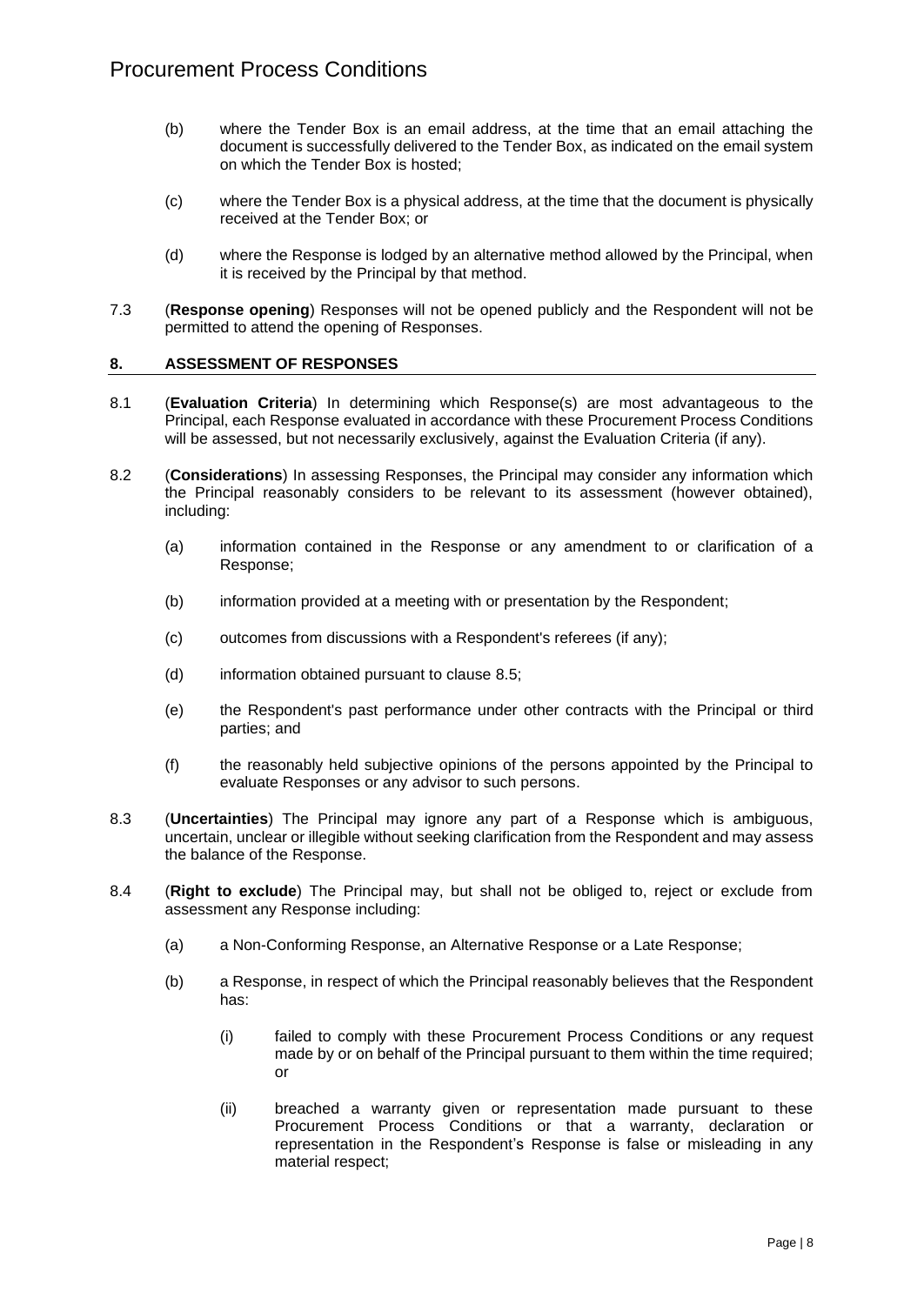- (c) a Response in respect of which the Principal reasonably believes that the Respondent cannot reasonably comply with the obligations which it will have under the Contract (in the event that its Response is successful) for the Price; or
- (d) a Response which fails to achieve a satisfactory score against any of the Evaluation Criteria, even if the overall score of the Response is satisfactory;
- <span id="page-8-0"></span>8.5 (**Other information or assistance**) The Principal may undertake its own investigations, or engage third parties to do so on its behalf, in relation to any aspect of a Response (including verifying any warranty, representation or declaration made or given in the Response or pursuant to these Procurement Process Conditions) or any other matter which it considers relevant to the conduct of the Procurement Process. The Respondent must cooperate with such investigations and provide all information and assistance reasonably requested by or on behalf of the Principal in connection with the investigation.

#### <span id="page-8-1"></span>**9. SHORTLISTING (RFEOI ONLY)**

- 9.1 (**Application of clause**) This clause [9](#page-8-1) only applies in respect of an RFEOI.
- 9.2 (**Shortlisting**) The Principal intends, but is not bound, to create a shortlist of Respondents and invite tenders from the shortlisted Respondents.
- 9.3 (**No obligation**) The Principal is not bound to shortlist or invite a tender from any Respondent, including the Respondents with the highest scores against the Evaluation Criteria. The Principal may shortlist and invite tenders from as many or as few Respondents as the Principal sees fit and may choose not to shortlist any Responses or invite any tenders.
- 9.4 (**Local preference**) The Principal may shortlist an EOI that is a Local Supplier in preference to comparable EOIs from Non-Local Suppliers even if the EOIs from the Non-Local Suppliers have been assessed as more favourable in terms of one or more Evaluation Criteria.
- 9.5 (**RFT**) A Respondent shall not be entitled to submit a tender unless and until the Principal expressly invites the Respondent to submit a tender in writing.
- 9.6 (**Unsuccessful Respondents)** Unsuccessful Respondents will be notified after the Procurement Process is concluded. The Principal may provide feedback to unsuccessful Respondents if requested to do so, but such feedback may be general in nature, will be limited to the Respondent's EOI only and may be postponed until after any related Request for Tender process is finalised.

#### <span id="page-8-2"></span>**10. ACCEPTANCE (RFT AND RFQ ONLY)**

- 10.1 (**Application of clause**) This clause [10](#page-8-2) only applies in respect of an RFT or an RFQ.
- 10.2 (**Ability to accept**) The Principal is not bound to accept the Response with the lowest Price or the Response with the highest score against the Evaluation Criteria, or any Response. The Principal will, if it accepts a Response, accept the Response(s) which it reasonably believes are the most advantageous to it having regard to the Sound Contracting Principles and the requirements of the *Local Government Regulation 2012* (Qld) to the extent that they are applicable and relevant to the Procurement Process.
- 10.3 (**Local preference**) The Principal may accept a Response lodged by a Local Supplier in preference to comparable Responses from Non-Local Suppliers even if the Responses from the Non-Local Suppliers have been assessed as more favourable in terms of one or more Evaluation Criteria, so long as the overall differences are not substantial, and so long as it is clear that the Local Supplier can meet the Principal's requirements at an acceptable standard which is generally comparable to that of the Non-Local Suppliers.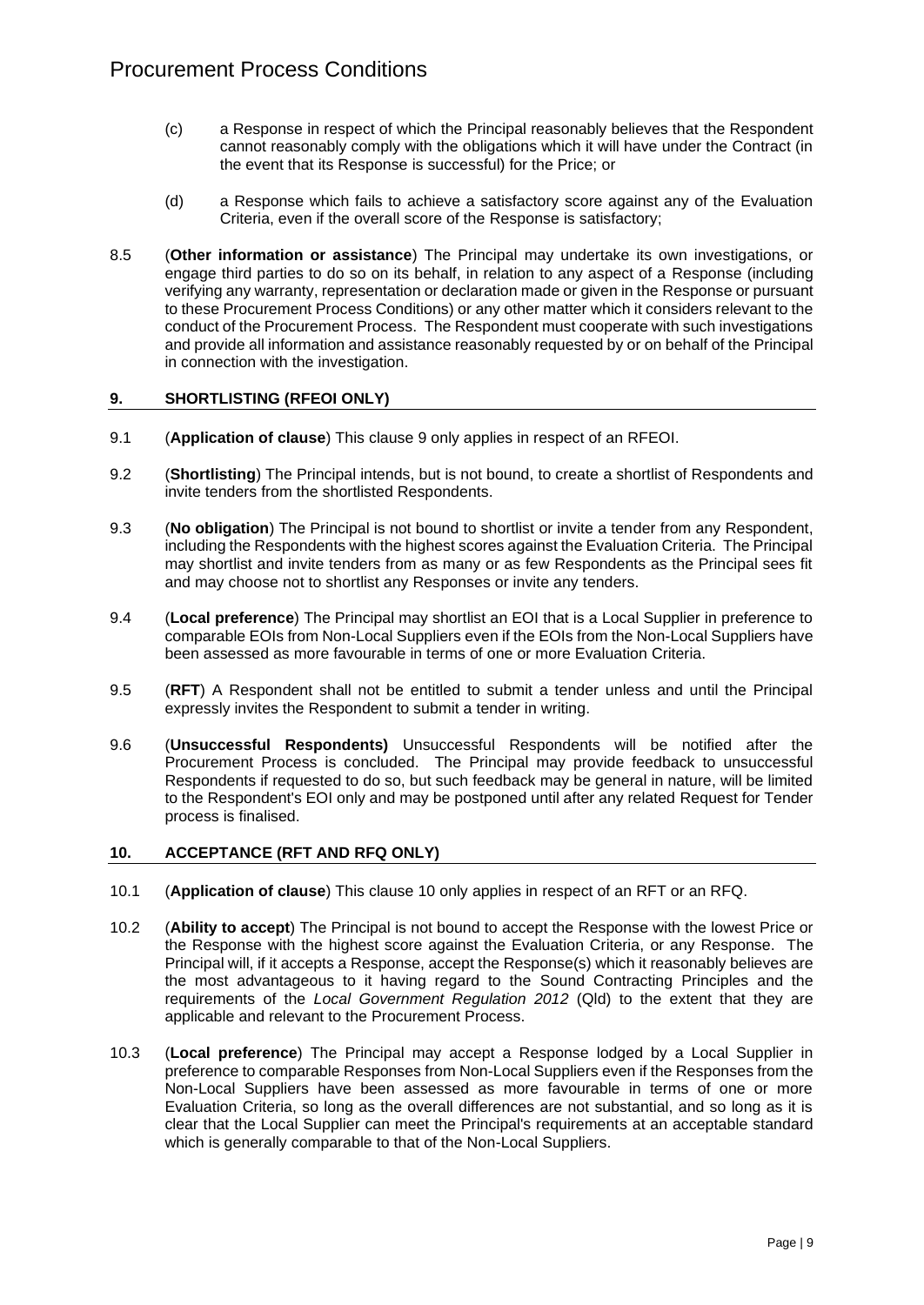- 10.4 (**Acceptance of more than one Response and acceptance of part of a Response**) The Principal may accept a Response in whole or in part. Without limiting this, where the Scope comprises distinct portions of works, goods or services, the Principal may accept a Response from one or more Respondents in relation to different portions of the works, goods or services as if those portions had been the subject of separate Procurement Processes.
- 10.5 (**No contract or appointment until formal acceptance**) Unless and until the Principal expressly notifies the Respondent in writing that the Respondent's Response (as amended by any post-Response negotiation, if any) has been successful or the parties execute a contract:
	- (a) no binding contract for the provision of any work, services and/or goods by the Respondent will exist between the parties; and
	- (b) in respect of an RFT for appointment as a Pre-qualified Supplier or Preferred Supplier, the Respondent will not be considered to be appointed as a Pre-qualified Supplier or Preferred Supplier.

For clarity, a statement published by the Principal but not specifically notified to the Respondent (including a record of a council resolution) to the effect that a Response has been accepted or a contract has been awarded does not, of itself, constitute an acceptance of the Response or notice that the Response has been successful or constitute a rejection of any other Response.

- 10.6 (**Form of Contract**) Unless the RFT or RFQ stated that the Respondent would not be required to enter into a contract until it is separately engaged by the Principal to provide works, goods or services, if a Response is accepted, the successful Respondent will be required to enter into a contract in the form of the Contract, as amended by agreement between the parties.
- 10.7 (**Unsuccessful Respondents)** Unsuccessful Respondents will be notified after a Response has been accepted. The Principal may, at its discretion, notify unsuccessful Respondents of the name of, and Price submitted by, the successful Respondent. The Principal may provide feedback to unsuccessful Respondents if requested to do so, but such feedback may be general in nature and will be limited to the Respondent's Response only.
- 10.8 (**Arrangement with other local governments**) The Respondent acknowledges that if, pursuant to the Procurement Process, the Respondent is selected to be a Preferred Supplier or Pre-qualified Supplier for goods and/or services then any Related Local Government may make a contract with the Respondent for the supply of those goods and/or services, as if that Related Local Government had itself selected the Respondent to be a Preferred Supplier or Pre-qualified Supplier of those goods and/or services.

#### **11. DOCUMENTS AND INFORMATION**

- 11.1 (**Ownership**) The Procurement Documents remain the property of the Principal. The Response will become the property of the Principal upon lodgement.
- <span id="page-9-0"></span>11.2 (**Intellectual Property Rights**) Intellectual Property Rights in documents and information provided on behalf of a party in connection with the Procurement Process remain, as between the parties, with the party on whose behalf they were provided. The Principal and the Respondent grant each other a perpetual, non-exclusive, royalty free licence to do the things contemplated by clause [11.8.](#page-11-0) The licence so granted by the Respondent is irrevocable. The licence granted by the Principal may be revoked at any time on the giving of written notice.
- 11.3 (**Warranty and representation**) The Respondent warrants and represents that:
	- (a) it owns or has a right to use the Intellectual Property Rights in its Response for the purpose of lodging a Response and undertaking the obligations which it will have under a contract with the Principal in the event that the Respondent's Response is accepted; and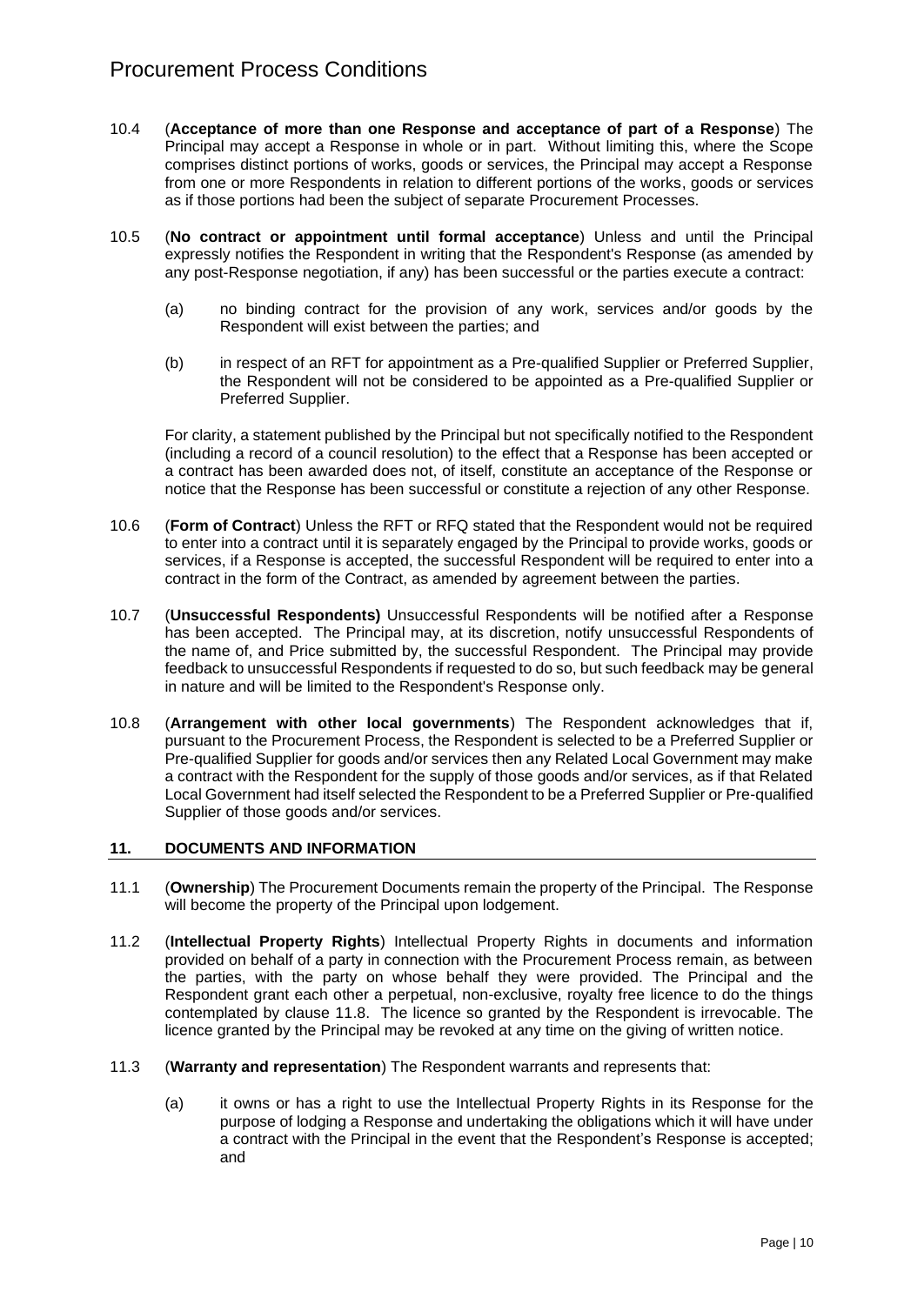- (b) it has the right and authority to grant the licence in clause [11.2](#page-9-0) and the Principal's exercise of the rights so granted will not infringe the Intellectual Property Rights of a third party.
- <span id="page-10-0"></span>11.4 (**Confidentiality**) Except to the extent otherwise provided in these Procurement Process Conditions, each party shall keep Confidential Information of the other party confidential. The Respondent must inform each of its Personnel and any other person to whom Confidential Information of the Principal is disclosed of the Respondent's obligations under this clause [11.4.](#page-10-0) Subject to claus[e 11.8\(b\),](#page-11-1) the Respondent must return any and all Confidential Information when requested to do so by the Principal.
- 11.5 (**Information Privacy Act**) If the Respondent collects or has access to 'Personal Information' as that term is defined in the *Information Privacy Act 2009* (Qld) in connection with the Procurement Process, the Respondent must comply with Parts 1 and 3 of Chapter 2 of that Act as if the Respondent was the Principal. The Principal collects and uses personal information and non-personal information in the Response so that it can properly conduct the Procurement Process and otherwise carry out its functions as a Local Government. The Principal is authorised to collect this information under the *Local Government Act 2009* (Qld) and the *Local Government Regulation 2012* (Qld) and other law. The information in the Respondent's Response will be accessible by employees of the Principal and third party personnel engaged to assist the Principal in conducting the Procurement Process or otherwise carrying out the functions of the Principal. Information in the Response may also be disclosed as required by the *Local Government Regulation 2012* (Qld) and the *Right to Information Act 2009* (Qld) as described below.
- 11.6 (**Local Government Regulation**) The *Local Government Regulation 2012* (Qld) provides that the Principal must, as soon as possible after entering into a contractual arrangement worth \$200,000 or more (exclusive of GST) publish relevant details of the contract (including the person with whom the Principal has entered into the contractual arrangement, the value of the contractual arrangement and the purpose of the contractual arrangement) on the Principal's website and display those details in a conspicuous place in the Principal's public office. The relevant details must be published or displayed in this manner for a period of at least 12 months.

The *Local Government Regulation 2012* (Qld) may also require the Principal to make documentation and information contained in, or provided by the Respondent in connection with, a Response (including documentation and information identified by the Respondent as confidential) publicly available where that documentation or information is:

- (a) discussed in a Local Government Meeting;
- (b) included in a report or other document that:
	- (i) relates to an item on the agenda for a Local Government Meeting and is made available to Councillors or committee members for the purposes of the meeting;
	- (ii) is directly relevant to a matter considered or voted on at a Local Government Meeting; or
	- (iii) is presented at a Local Government Meeting for the consideration or information of the Local Government or committee; or
- (c) otherwise required to be disclosed pursuant to a provision of *the Local Government Act 2009* (Qld) or the *Local Government Regulation 2012* (Qld).
- 11.7 (**Right to Information**) The *Right to Information Act 2009* (Qld) provides members of the public with a legally enforceable right to access documents held by Queensland Government agencies (including the Principal). The Act requires that documents be disclosed upon request, unless the documents are exempt or on balance, disclosure is contrary to public interest. Information or documentation contained in or provided by the Respondent in connection with a Response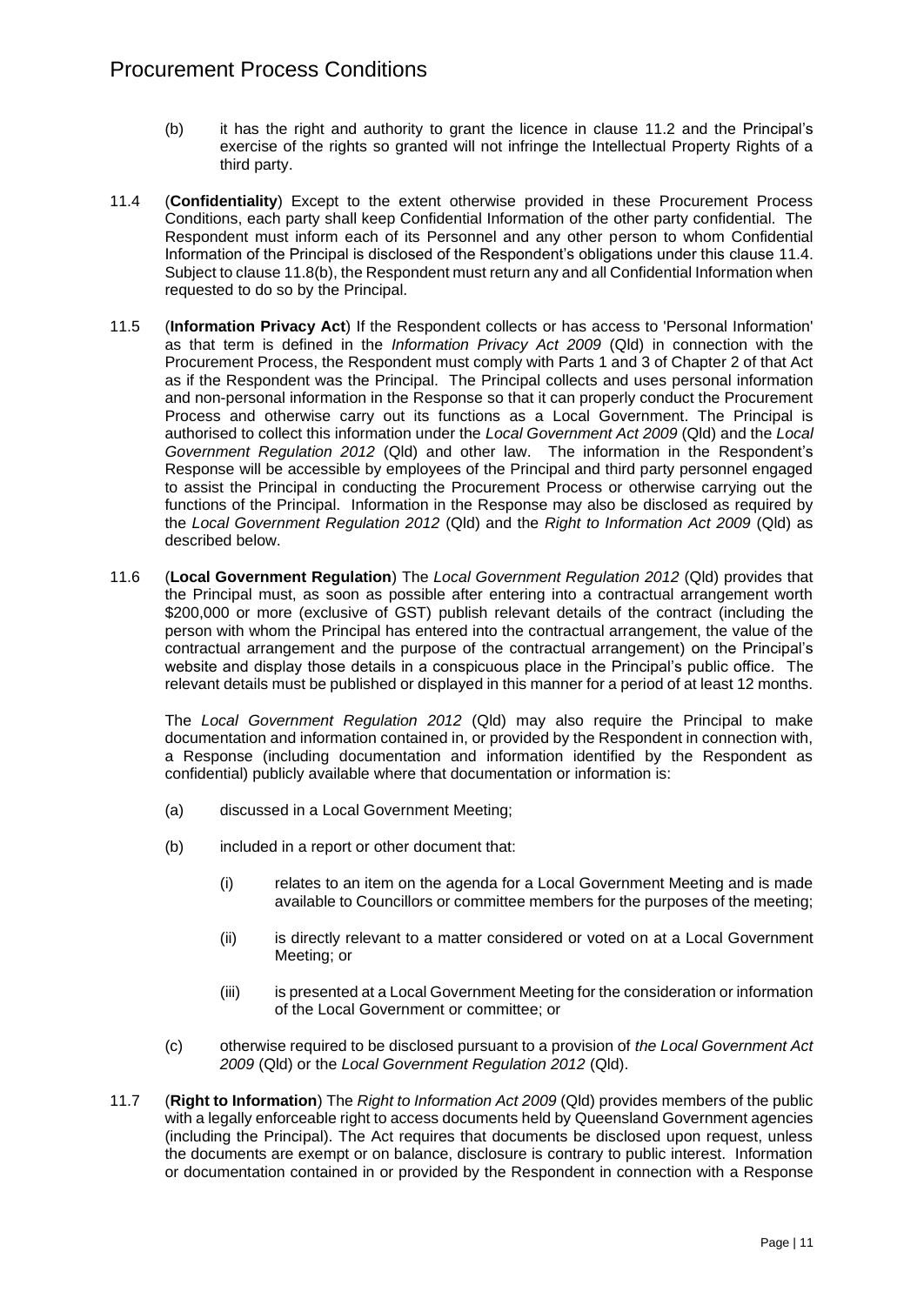is potentially subject to disclosure to third parties, including documentation and information identified by the Respondent as confidential. Any application for disclosure will be assessed in accordance with the terms of the Act. Notwithstanding any other provision of the Procurement Documents or a Response, if a Response is accepted, the Principal may publish on a Queensland Government website or by any other means, contract information including:

- (a) the name and address of the Principal and the successful Respondent;
- (b) a description of the goods and/or services to be provided or works to be carried out pursuant to the Contract;
- (c) the date of award of the Contract (including the relevant stages if the Contract involves more than one stage);
- (d) the Contract value (including the value for each stage if the Contract involves more than one stage and advice as to whether any non-price criteria were used in the evaluation of Responses);
- (e) the procurement method used; and
- (f) for contracts with a value over \$10 million, the Contract, or summary information in respect of the Contract, between the Principal and the Respondent.
- <span id="page-11-0"></span>11.8 (**Use of documents and information**) Documents and information provided on behalf of a party to the other party in connection with the Procurement Process (including documentation and information identified by the Respondent as confidential) may be used, copied, modified or disclosed as required by any law and otherwise:
	- (a) by the Principal, as the Principal considers to be reasonably necessary to:
		- (i) properly conduct the Procurement Process;
		- (ii) exercise the rights granted to it in these Procurement Process Conditions;
		- (iii) obtain legal, accounting or other professional advice in connection with the Response;
		- (iv) report any actual or suspected Improper Conduct to the appropriate Authority; and/or;
		- (v) to otherwise properly carry out its functions as a Local Government;
	- (b) by the Respondent, as is reasonably necessary to enable the Respondent to:
		- (i) prepare the Response;
		- (ii) obtain legal, accounting or other professional advice in connection with the Response; or
		- (iii) comply with the Respondent's corporate governance requirements.

<span id="page-11-1"></span>If the Respondent is required by law to disclose Confidential Information of the Principal, the Respondent must notify the Principal of this prior to making such disclosure and must only disclose the minimum amount of information required to meet is obligation to disclose.

11.9 (**Media**) The Respondent must not, either on its own account or in conjunction with other parties, issue any publication, advertisement, document, article or information whether verbal or written, in connection with the Procurement Process in any media without the prior approval of the Principal.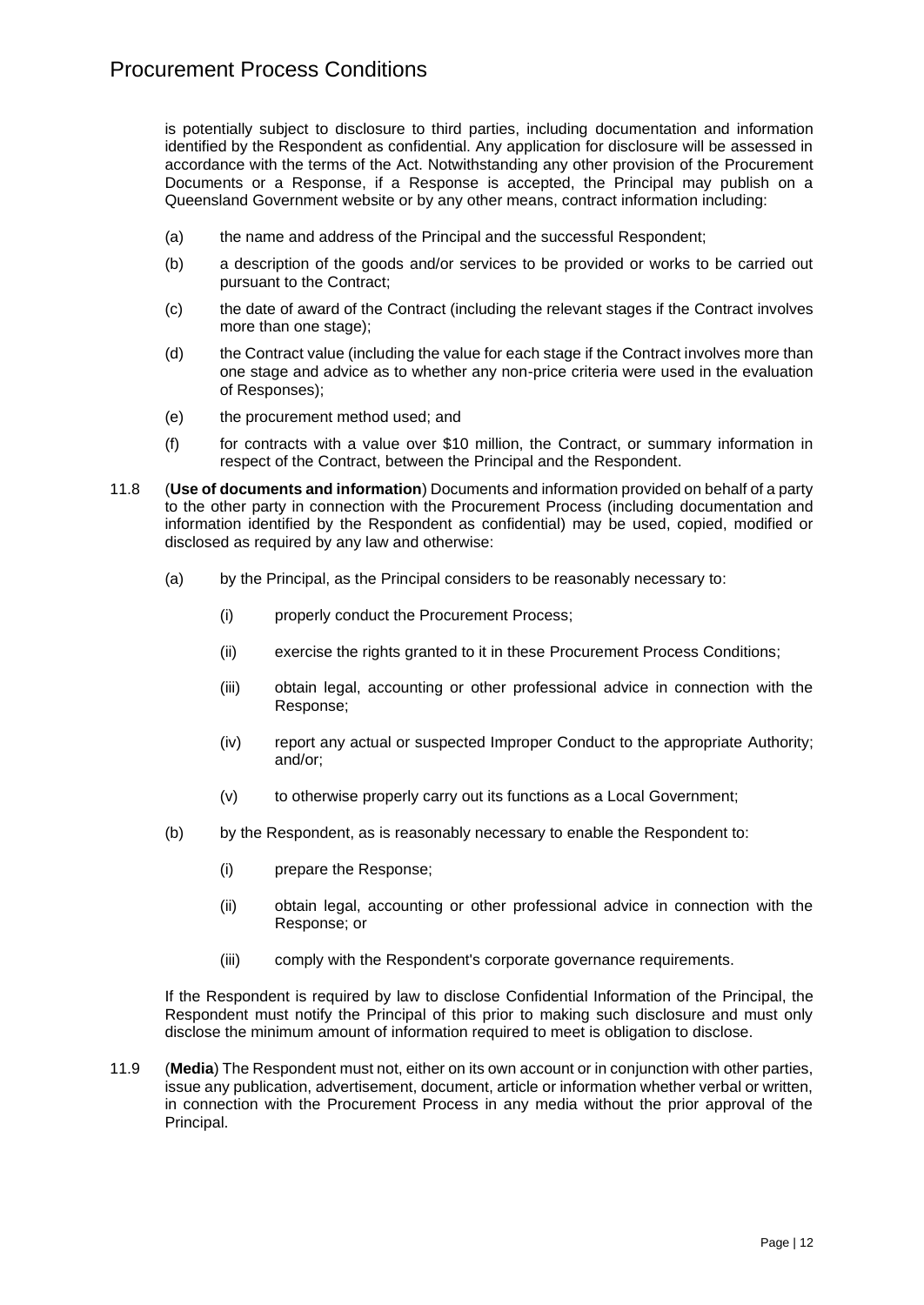#### **12. DEFINITIONS**

- 12.1 (**Definitions**) In these Procurement Process Conditions, unless the context otherwise requires:
	- (a) **Addenda and Addendum** means any communication issued to Respondents in accordance with these Procurement Process Conditions which is identified as an Addendum;
	- (b) **Alternative Response** means a Response which is otherwise a Conforming Response but which in the opinion of the Principal, contains significant alternatives, qualifications or amendments to or departures from the Contract or the Scope;
	- (c) **Authority** means a local government, the State of Queensland, the Commonwealth or other any Federal, State, or local government authority, administrative or judicial body or tribunal, department, commission, agency, government owned corporation, statutory body or instrumentality having jurisdiction over the project;
	- (d) **Business Day** means a day that is not a Saturday, Sunday or public holiday at Cloncurry;
	- (e) **Claim** includes any claim, action, demand, proceeding, suit, defence or set-off, however arising including at law (including a breach of an express or implied term of contract), under statute, in equity, in tort (including for negligence), in quasi-contract, for unjust enrichment and to the extent permitted by law, pursuant to any other principle of law, in connection with the Procurement Process;
	- (f) **Communication Closing Time** means the time identified in the General Information as the time by which communications by Respondents must be submitted;
	- (g) **Communication Method** means submitting an enquiry through the website forum or sending an email to the email address nominated for communications by Respondents in the General Information;
	- (h) **Complaints Manager** means the person identified in the General Information as the person to whom complaints regarding the Procurement Process should be directed;
	- (i) **Confidential Information** means documents and information provided or made available by or on behalf of one party to the other party in connection with the Procurement Process which are of their nature confidential (including copies of such documents and information) but not including documents and information which are in the public domain other than through a breach of clause [11.4;](#page-10-0)
	- (j) **Conforming Response** means a Response which, in the opinion of the Principal:
		- (i) is substantially in the form and contains substantially all of the documentation, information, acknowledgements, warranties, declarations and undertakings required by the Response Schedules;
		- (ii) contains no significant alternatives, qualifications or amendments to or departures from the Contract or the Scope; and
		- (iii) in respect of Tenders or EOIs only, does not substantially exceed the Maximum Page Limit (if any);
	- (k) **Contract** means:
		- (i) a contract which may be entered into between the Principal and a Respondent to an RFT or RFQ and which will be in the form referenced in Part 4 – Contract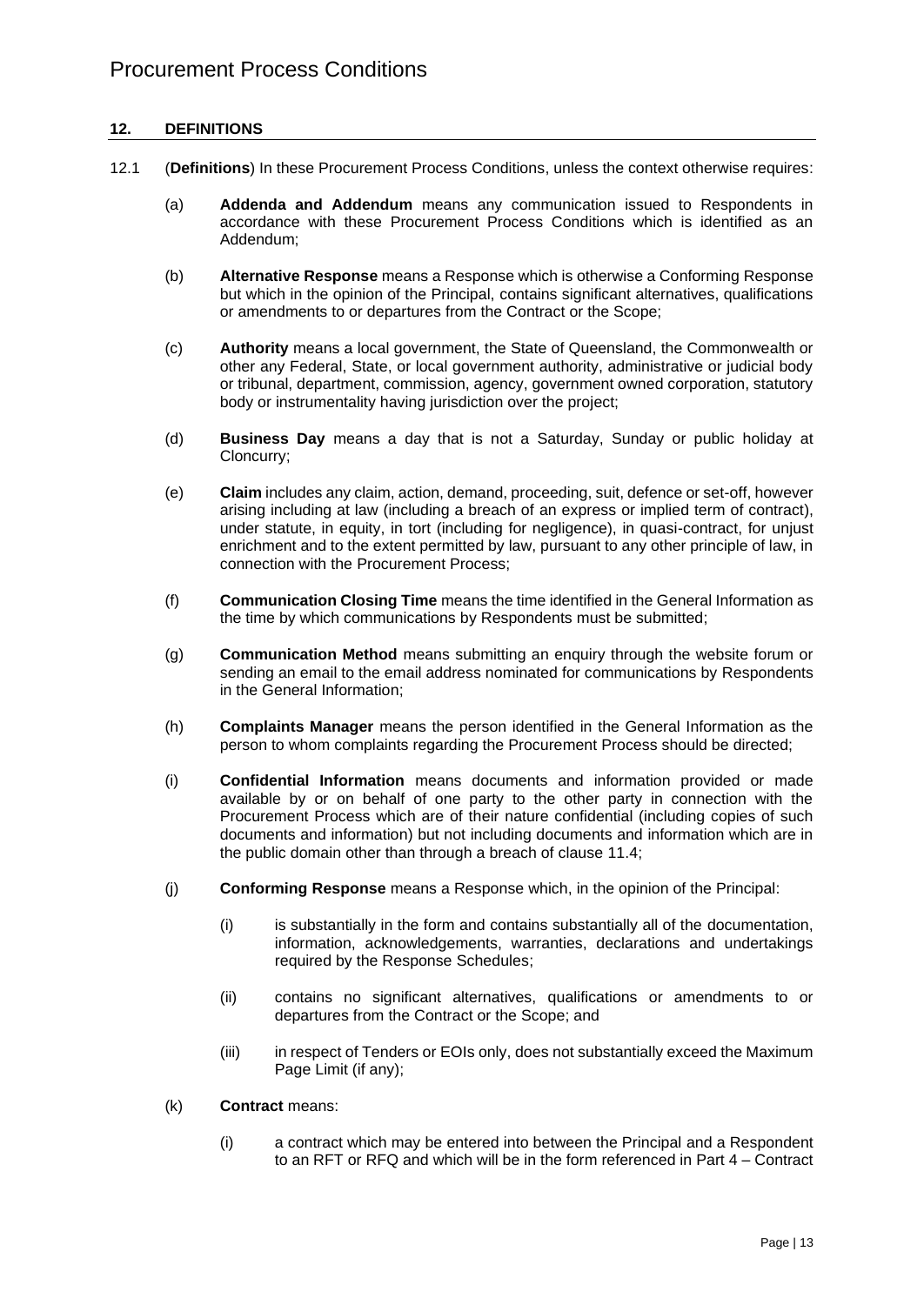of the RFT or RFQ, as amended (if at all) by the express written agreement of the Principal; and

- (ii) where an RFT is for appointment as a Preferred Supplier or Pre-qualified Supplier, also includes a contract which may be entered into during the term of the appointment unless the context requires otherwise;
- (l) **Councillor** has the same meaning as in the *Local Government Act 2009* (Qld);
- (m) **Evaluation Criteria** means:
	- (i) for an RFT or an RFEOI, the evaluation criteria (if any) set out in the General Information; and
	- (ii) for an RFQ, the evaluation criteria (if any) set out in the RFQ;
- (n) **EOI (Expression of Interest)** means a Response lodged by a Respondent in response to an RFEOI and includes all documents and information lodged with or as part of the expression of interest;
- (o) **General Information** means Part 2 General Information of the RFQ, RFT or RFEOI (as the case may be);
- (p) **GST** has the same meaning as in the *A New Tax System (Goods and Services Tax) Act 1999* (Cth);
- (q) **Improper Conduct** means:
	- (i) engaging in any activity or obtaining any interest which results in or is likely to result in any actual, potential or perceived conflict between the interests of the Respondent and the Respondent's obligations to the Principal in connection with the Procurement Process:
	- (ii) engaging in misleading or deceptive conduct in connection with the Procurement Process;
	- (iii) engaging in any collusive tendering, anticompetitive conduct, or any other unlawful or unethical conduct with any other Respondent, or any other person in connection with the Procurement Process;
	- (iv) canvassing, attempting to improperly influence, offering any inducement to or accepting or inviting improper assistance from any Councillor or other Personnel (or former Personnel) of the Principal in connection with the Procurement Process;
	- (v) using any information improperly obtained, or obtained in breach of any obligation of confidentiality in preparing the Respondent's Response;
	- (vi) breaching any law in connection with the Procurement Process;
	- (vii) engaging in aggressive, threatening, abusive, offensive or other inappropriate behaviour or committing a criminal offence; or
	- (viii) engaging in conduct contrary to sections 199 and 200 of the *Local Government Act 2009* (Qld);
- (r) **Intellectual Property Rights** means copyright, patents and all rights in relation to inventions, registered and unregistered trademarks (including service marks),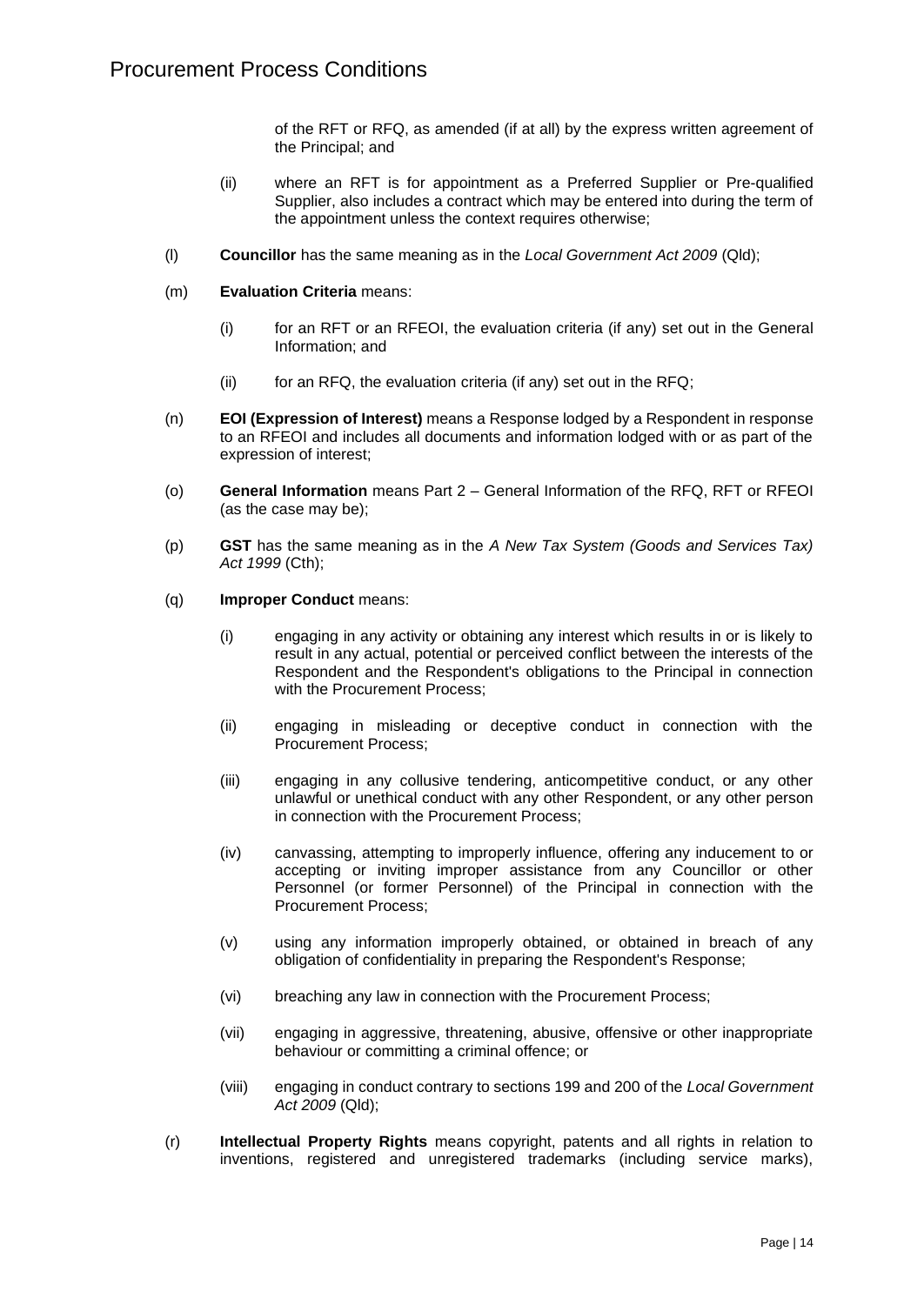registered designs, circuit layouts and all other rights resulting from intellectual activity in the industrial, scientific, literary or artistic fields;

- (s) **Late Response** means any Response that is not received in the Tender Box (or otherwise received by the Principal by an alternative method permitted under the Procurement Process Conditions) by the Response Closing Time;
- (t) **Local Government** has the same meaning as in the *Local Government Act 2009* (Qld);
- (u) **Local Government Meeting** has the has the same meaning as in the *Local Government Act 2009* (Qld);
- (v) **Local Supplier**:
	- (i) where the Principal's procurement policy provides a meaning of local supplier, has the meaning given in the Principal's procurement policy, a copy of which can be obtained from the Principal upon request; or
	- (ii) where the Principal does not have a procurement policy, or the procurement policy does not provide a meaning of local supplier, means a supplier that:
		- A. is beneficially owned and operated by persons who are residents or ratepayers of the local government area of the Principal as determined under the *Local Government Regulation 2012* (Qld); or
		- B. has its principal place of business within that local government area; or
		- C. otherwise has a place of business within that local government area that solely or primarily employs persons who are residents or ratepayers of that local government area;
- (w) **Maximum Page Limit** means the number of pages which may be lodged as, with or in relation to the Response (including, unless otherwise indicated, all attachments, annexures, supplements, parts, schedules or appendices), which the General Information states a Response should not be longer than;
- (x) **Non-Conforming Response** means a Response which is not a Conforming Response or an Alternative Response;
- (y) **Non-Local Supplier** means a supplier (including a Respondent) that is not a Local Supplier;
- (z) **Personnel** includes the officers, employees, agents, representatives, contractors and consultants of a party and any other person or entity for whom that party is vicariously liable;
- (aa) **Preamble** means Part 1 Preamble of the RFEOI, RFT or RFQ (as the case may be);
- (bb) **Preferred Supplier** means a supplier that has been selected as a preferred supplier pursuant to section 233 of the *Local Government Regulation 2012* (Qld);
- (cc) **Pre-qualified Supplier** means a supplier that has been selected as a pre-qualified supplier pursuant to section 232 of the *Local Government Regulation 2012* (Qld);
- (dd) **Price** means:
	- (i) where the Procurement Process is for appointment as a Preferred Supplier or Pre-qualified Supplier, the rates, sums or prices stated in the Response;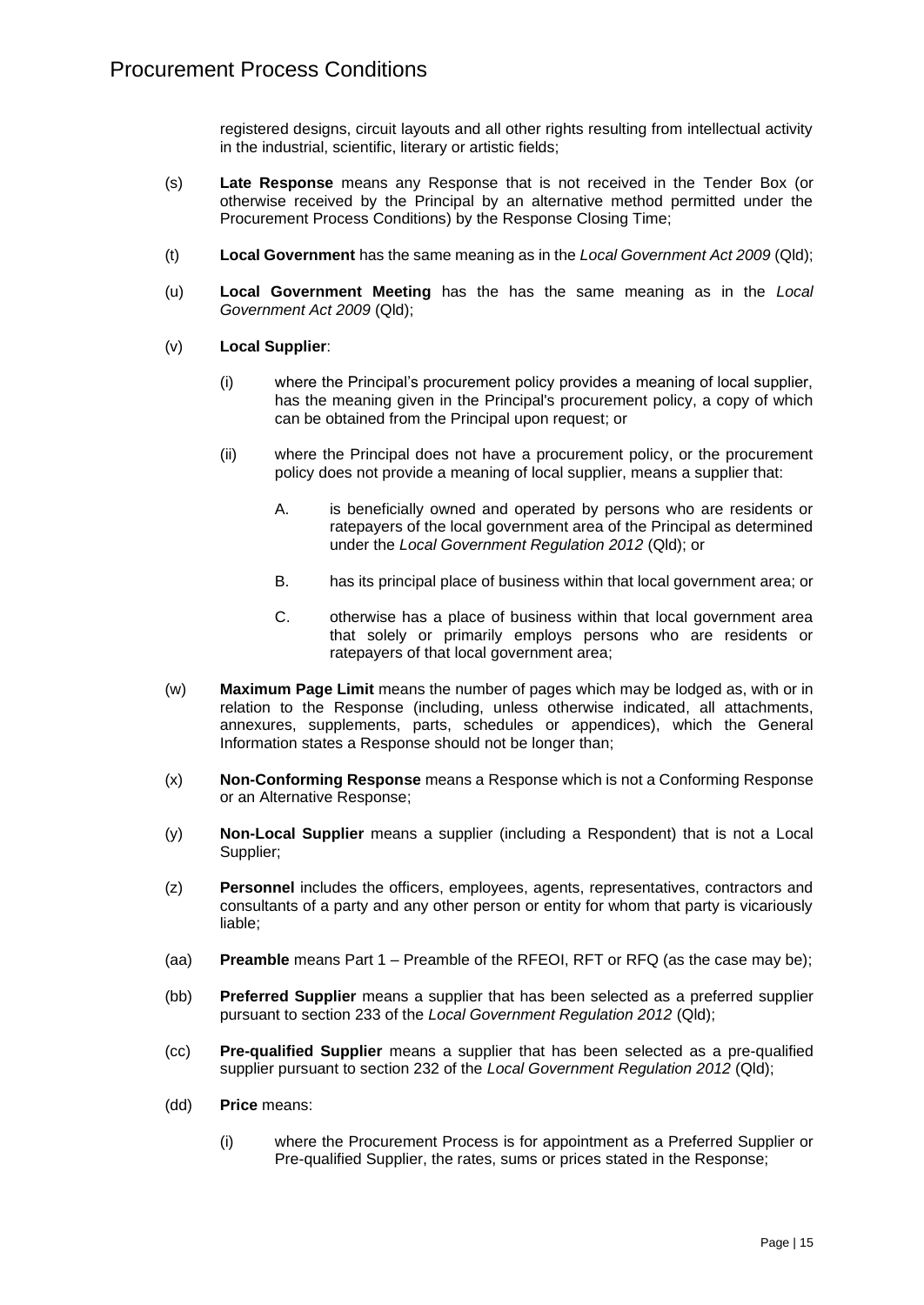- (ii) otherwise, subject to clause [4.4,](#page-4-2) the total price stated in the Response;
- (ee) **Price Schedule** means a Response Schedule which provides a breakdown of the Price, and which may include rates, lump sums, prices, provisional sums, estimated quantities and other information;
- (ff) **Principal** or **Purchaser** means Cloncurry Shire Council;
- (gg) **Procurement Documents** means:
	- (i) the RFEOI, RFT or RFQ (as the case may be); and
	- (ii) any Addenda issued pursuant to these Procurement Process Conditions,

and includes all documents included in or incorporated by reference into these documents;

- (hh) **Procurement Process** means the process by which the Principal intends to, or does, invite, assess and where applicable, accept or reject Responses in respect of the Scope;
- (ii) **Procurement Process Conditions** means these procurement process conditions;
- (jj) **Quotation** means a Response lodged by a Respondent in response to an RFQ and includes all documents and information lodged with or as part of the quotation;
- (kk) **Related Local Government** means a local government that has entered into an arrangement with the Principal, as contemplated in section 235(f) of the *Local Government Regulation 2012* (Qld), to the effect that the local government may make a contract with a supplier that has been selected by the Principal to be a Preferred Supplier or Pre-qualified Supplier of goods and/or services, as if that local government had itself selected the Respondent to be a Preferred Supplier or Pre-qualified Supplier of those goods and/or services.
- (ll) **Respondent** means:
	- (i) any person who lodges a Response; and
	- (ii) to the extent to which the term can apply to any other person who obtains a copy of any of the Procurement Documents during the Procurement Process, also includes such other persons,

and includes a Tenderer;

- (mm) **Response** means, where these Procurement Process Conditions are incorporated into an:
	- (i) RFEOI, an EOI;
	- (ii) RFT, a Tender; or
	- (iii) RFQ, a Quotation;
- (nn) **Response Closing Time** means the time identified in the General Information as the time by which Responses must be submitted as varied (if at all) pursuant to these Procurement Process Conditions;
- (oo) **Response Form** means in respect of an: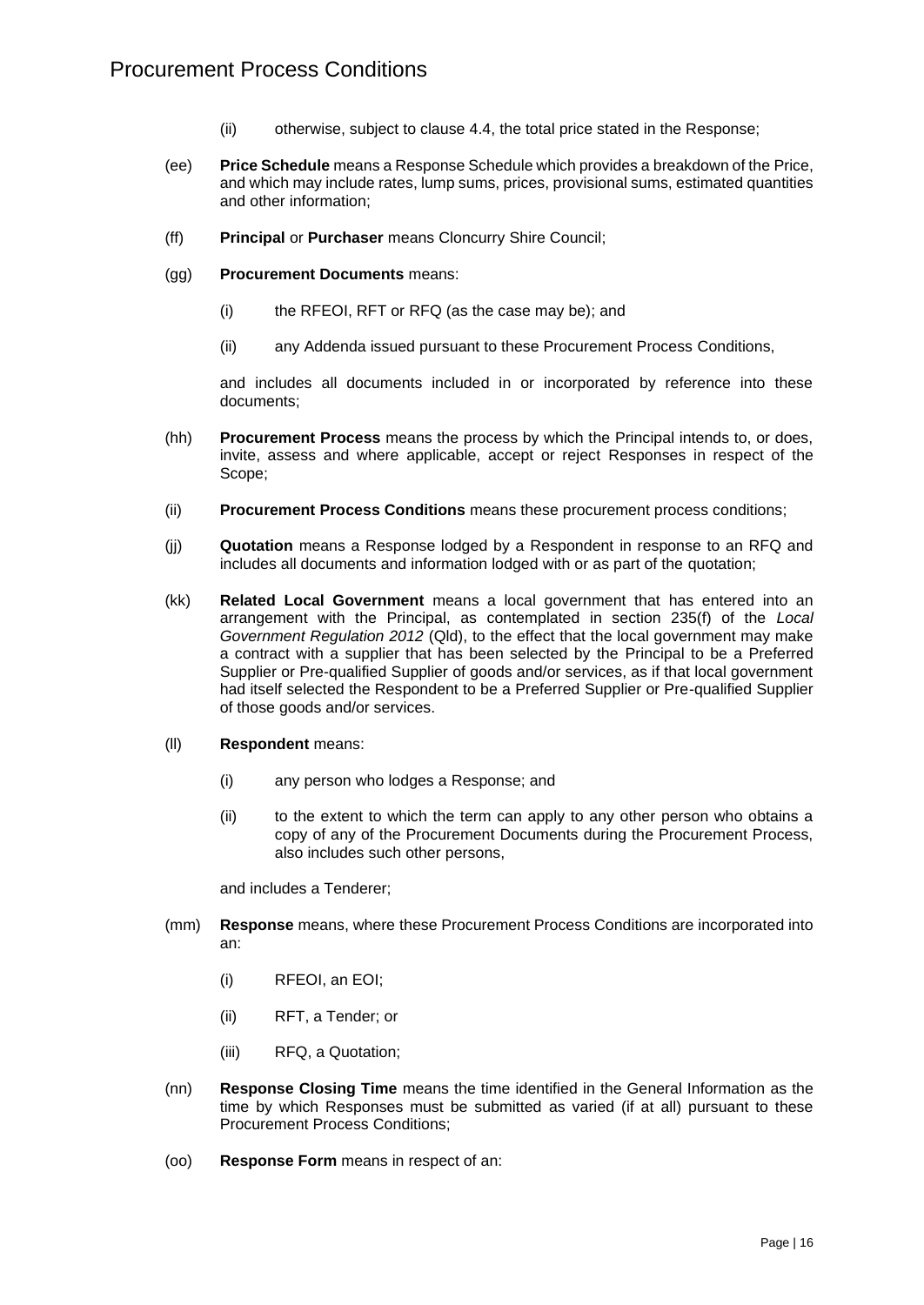- (i) RFEOI, the document identified as the EOI form in the Response Schedules;
- (ii) RFT, the document identified as the tender form in the Response Schedules; or
- (iii) RFQ and otherwise where there is no EOI form or tender form, any document (other than a Price Schedule) which states the total price offered by the Respondent in the Response;
- (pp) **Response Schedules** means the schedules identified in Part 5 Response Schedules of the RFEOI or Part 6 – Response Schedules of the RFT or RFQ (as the case may be);
- (qq) **Response Validity Period** means the period stated in the General Information as the time for which Responses are to be valid as extended (if at all) pursuant to clause [4.5;](#page-4-3)
- (rr) **RFEOI (or Request for Expressions of Interest)** means the request for expressions of interest issued by the Principal and all documents included in or incorporated by reference into it (including these Procurement Process Conditions and the Scope);
- (ss) **RFQ (or Request for Quotation)** means the request for quotations issued by the Principal and all documents included in or incorporated by reference into it (including these Procurement Process Conditions, the Contract and the Scope);
- (tt) **RFT (or Request for Tender)** means the request for tenders issued by the Principal and all documents included in or incorporated by reference into it (including these Procurement Process Conditions, the Contract and the Scope);
- (uu) **Scope** means the scope described in Part 4 Scope of the RFEOI or Part 5 Scope of the RFT or RFQ (as the case may be) and all documents incorporated into it (whether physically or by reference), and includes any amendments provided for in an Addendum;
- (vv) **Sound Contracting Principles** has the meaning given in section 104(3) of the *Local Government Act 2009* (Qld);
- (ww) **Specified Loss** means:
	- (i) any loss, or loss of anticipated, profit, income, revenue, saving, production; business, contract or opportunity; increase in financing or operating costs; liability for loss or damage suffered by third parties; legal costs (on a solicitor and client basis); fines levied; loss of reputation or embarrassment and the cost of abating or reducing such; any other financial or economic loss; and
	- (ii) any indirect, special or consequential loss, damage, cost, expense or penalty not expressly referred to in the preceding paragraph, howsoever arising;
- (xx) **Tender** means a Response lodged by a Tenderer in response to an RFT and includes all documents and information lodged with or as part of the tender;
- (yy) **Tender Box** means the website, email address or physical location at which the General Information states that Responses are to be submitted;
- (zz) **Tenderer** means:
	- (i) any person who lodges a Tender; and
	- (ii) to the extent to which the term can apply to any other person who obtains a copy of any of the Procurement Documents during the Procurement Process, also includes such other persons,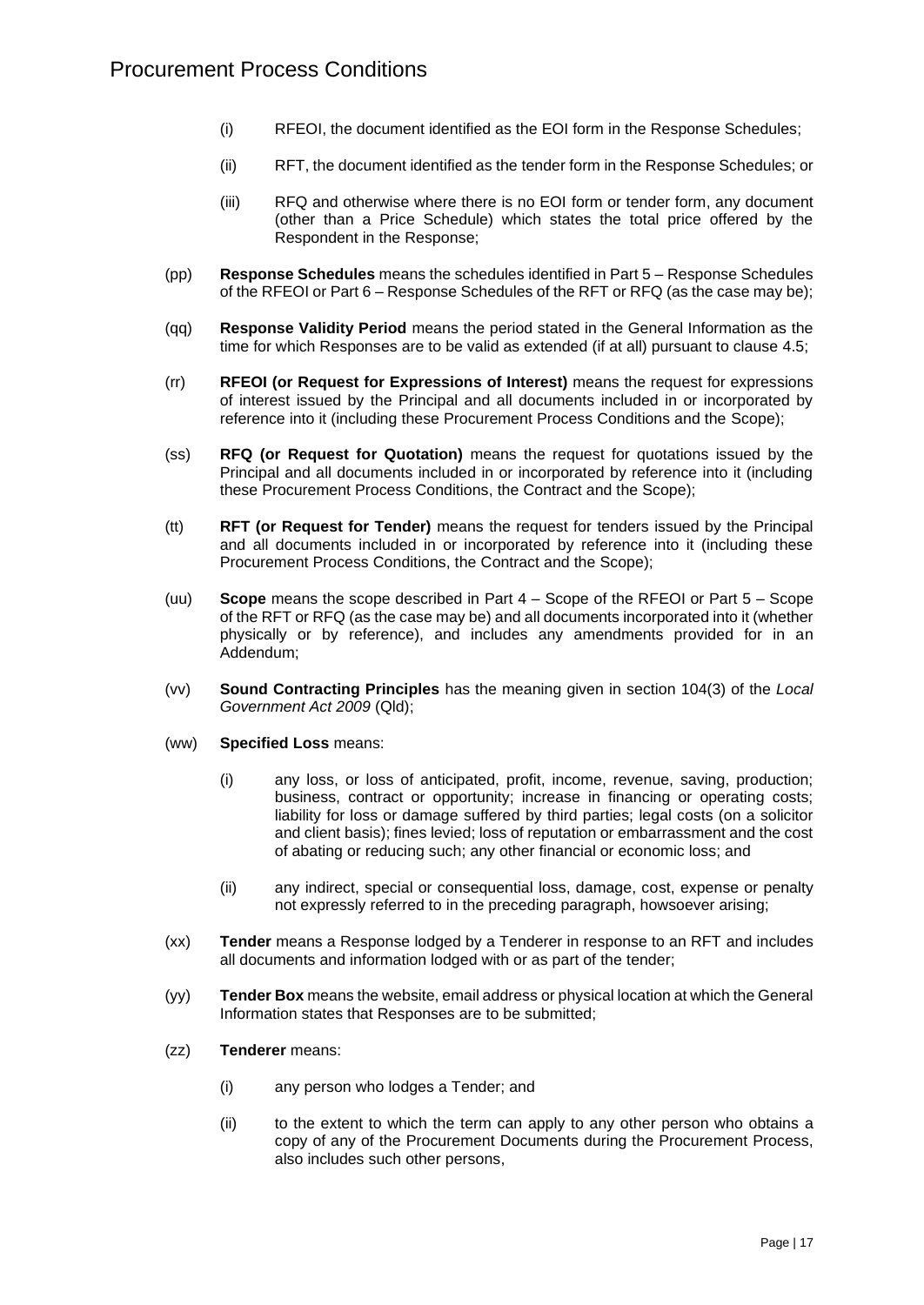and words or terms not defined in these Procurement Process Conditions but defined in a Contract have the same meaning as in the Contract, except where the context otherwise requires.

#### **13. GENERAL PROVISIONS**

- 13.1 (**Interpretation of Procurement Documents**) The Procurement Documents must be read and construed together and are intended to be mutually explanatory.
- 13.2 (**Joint and several obligations**) An obligation of two or more parties binds them jointly and each of them severally and an obligation incurred in favour of two or more parties is enforceable by them severally.
- 13.3 (**Headings**) Clause headings are for reference purposes only and must not be used in interpretation.
- 13.4 (**No limitation**) The words 'include', 'includes' and 'including' shall be read as if followed by 'without limitation'.
- 13.5 (**Grammatical Forms**) Where any word or phrase is given a defined meaning, any other part of speech or other grammatical form concerning the word or phrase has a corresponding meaning. Words importing the singular number include the plural number and words importing the plural number include the singular number.
- 13.6 (**Time**) References to time are to local time in Queensland. Where time is to be reckoned from a day or event, the day or the day of the event must be excluded. If any time period specified in the Procurement Documents expires on a day which is not a Business Day, the period will expire at the end of the next Business Day.
- 13.7 (**Discretion**) Unless expressly provided otherwise:
	- (a) any right of the Principal pursuant to these Procurement Process Conditions may be exercised; and
	- (b) any consent of the Principal required under these Procurement Process Conditions may be given, withheld or given subject to conditions,

in the absolute discretion of the Principal without giving reasons and without reference to the Respondent unless, and then only to the extent that the Procurement Process Conditions provide otherwise.

- 13.8 (**Law**) A reference to 'law' includes:
	- (a) legislation (including subordinate legislation), local laws, by-laws, orders, ordinances, awards, requirements and proclamations of an Authority having jurisdiction and any related fees and charges; and
	- (b) certificates, licences, accreditations, clearances, authorisations, approvals, consents, and permits and any related fees and charges,

which are applicable to the Procurement Documents, the Procurement Process or the Contract or which are otherwise in force at any place where an obligation under the Contract is to be carried out.

13.9 (**Governing Law**) The Procurement Process is governed by the laws of Queensland and the Commonwealth of Australia which are in force in Queensland. The Principal and the Respondent submit to the jurisdiction of the Courts of Queensland, relevant Federal Courts and Courts competent to hear appeals from them.